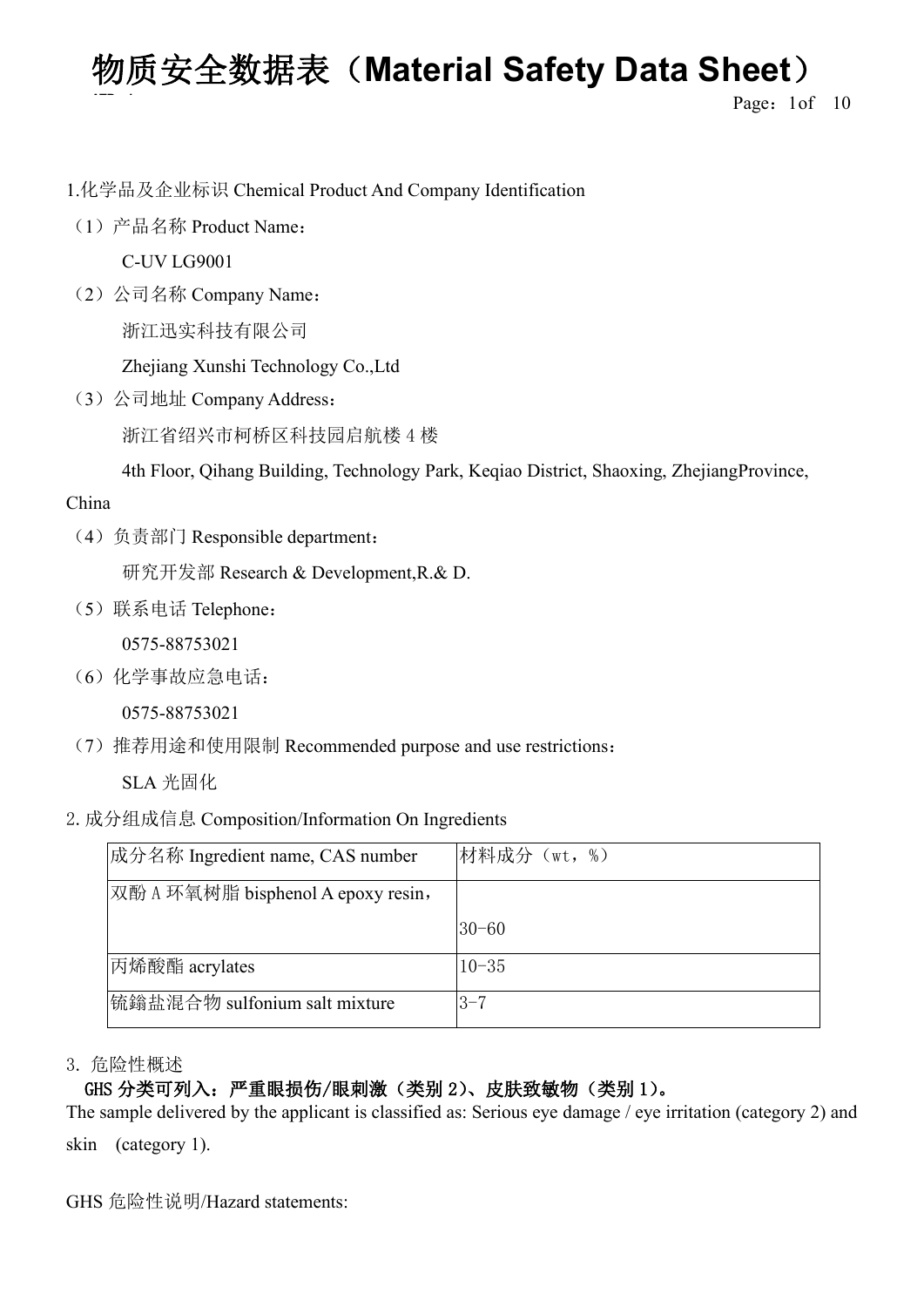**Page:** 2of 10

H317 可能导致皮肤过敏反应/H317May cause an allergic skin reactions .

H319 造成严重眼刺激/H319 Cause severe eye irritation

GHS 标签信号词/Signal word:警告/Warning

GHS 标签象形图/pictogram:



(1) 化学品全球调和制度 Globally Harmonized System(GHS) ①物理化学的危害性 Physical and chemical hazards 非易燃液体 Non-flammable liquids 分类外 The Classification

②对环境的危害性 Harm to the environment

对于上述没有记载的有害性为分类外或者不能分类 No records for the classification of hazardous classification or not

(2)注意事项 Announcements

①防范说明 Precautionary Statements

佩戴适当的防护手套,防护眼镜 Wear appropriate protective gloves, safety glasses

必要时佩戴个人保护用具,使用通风换气设备,避免接触。When it is necessary to wear personal

protective equipment, the use of ventilation equipment, avoid contact with.

避免释放到环境中。Avoid release to the environment

②应急措施 Emergency Measure

如感身体不适,请转移至空气新鲜处,以容易呼吸的姿势让其休息。If feeling unwell, please transfer to fresh air place, let it rest in easy breathing posture

如接触皮肤,使用大量清水和肥皂清洗。脱掉污染的衣物。If contact with skin, use soap and plenty of water to clean.Take off contaminated clothing

如出现皮肤刺激或皮疹,立即前往医院就诊。In the event of skin irritation or rash, immediately went to the hospital.

③保管 Custody

保持容器密闭,避免日光直射,在适当的温度下保管。Keep container closed, avoid direct sunlight, under proper temperature

④废弃 Abandon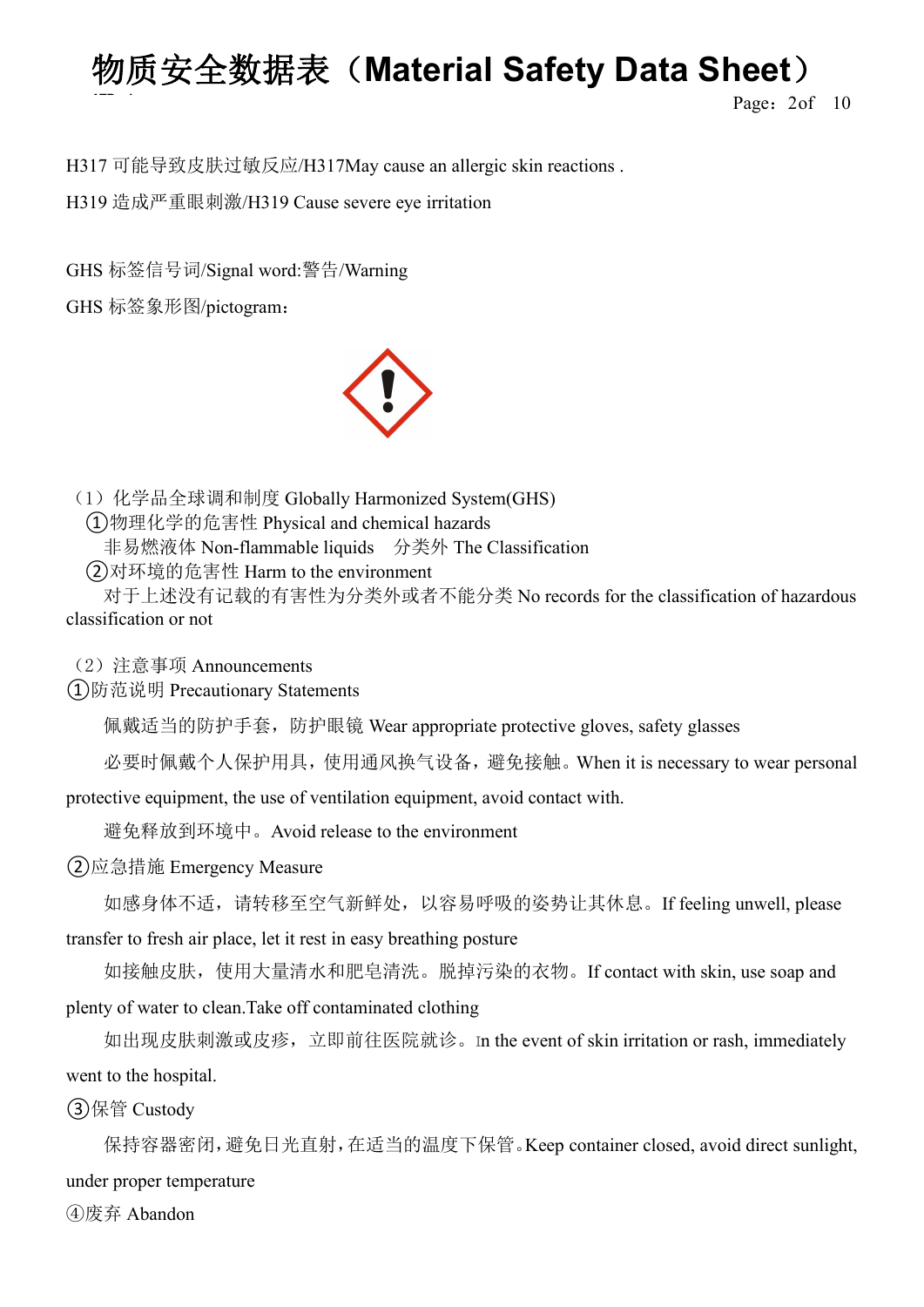Page: 3of 10

废弃时, 按工业废弃物处理该产品, 并委托有相关资质的废物处理公司进行处理。Waste, according to industrial waste processing the product, and entrust a qualified waste disposal company for processing.

4.急救措施 First Aid Measures

(1)  $\mathbb{W} \wedge$  Inhalation

移到空气新鲜的地方,如果没有呼吸,进行人工呼吸。如呼吸困难,给氧。如果症状持续,需住院 观察。Remove to fresh air, if not breathing, give artificial respiration. If breathing is difficult, give oxygen. If symptoms persist, need to be hospitalized.

(2) 皮肤接触 Skin Contact

脱去被污染的衣服和鞋,立即用大量清水冲洗皮肤(使用肥皂,如果可用)。如果症状持续,需住 院观察。衣服和鞋子在重新使用之前需清洗干净。Remove contaminated clothing and shoes, immediately flush skin with plenty of water (using soap, if available).If symptoms persist, need to be hospitalized. Clothes and shoes should be cleaned before reuse.

(3)眼睛接触 Eye Contact

检查并移开接触污染的镜片,立即用大量的水冲洗眼睛至少 15 分钟直到得到医疗救护。Check and remove contact lenses in pollution, immediately rinse eyes with large amounts of water for at least 15 minutes until get medical aid.

(4)  $\hat{\mathbb{R}} \lambda$  Ingestion

不要催吐,除非是专业的医疗人员,有意识的人可以喝几杯水。出现昏迷或如果症状持续,需 住院观察。Don't puke, unless it is a professional medical personnel, conscious people can drink a few cups of water. Coma or if symptoms continue, need to be hospitalized

(5)对急救人員之防护 Protection of emergency personnel

当全面通风并不足以控制空气污染时,推荐局部排气通风直到浓度低于暴露极限。When full ventilation is not enough to control air pollution, local exhaust ventilation is recommended until the concentration is lower than the exposure limit

5.消防措施 Fire Fighting Measures

(1)灭火剂 extinguishant

干粉灭火剂,耐酒精性泡沫灭火剂,二氧化碳,干沙,喷雾水。Dry powder fire extinguishing agent, alcohol resistant foam extinguishing agent, carbon dioxide, dry sand, spray water.

(2)特别危险性 Special risk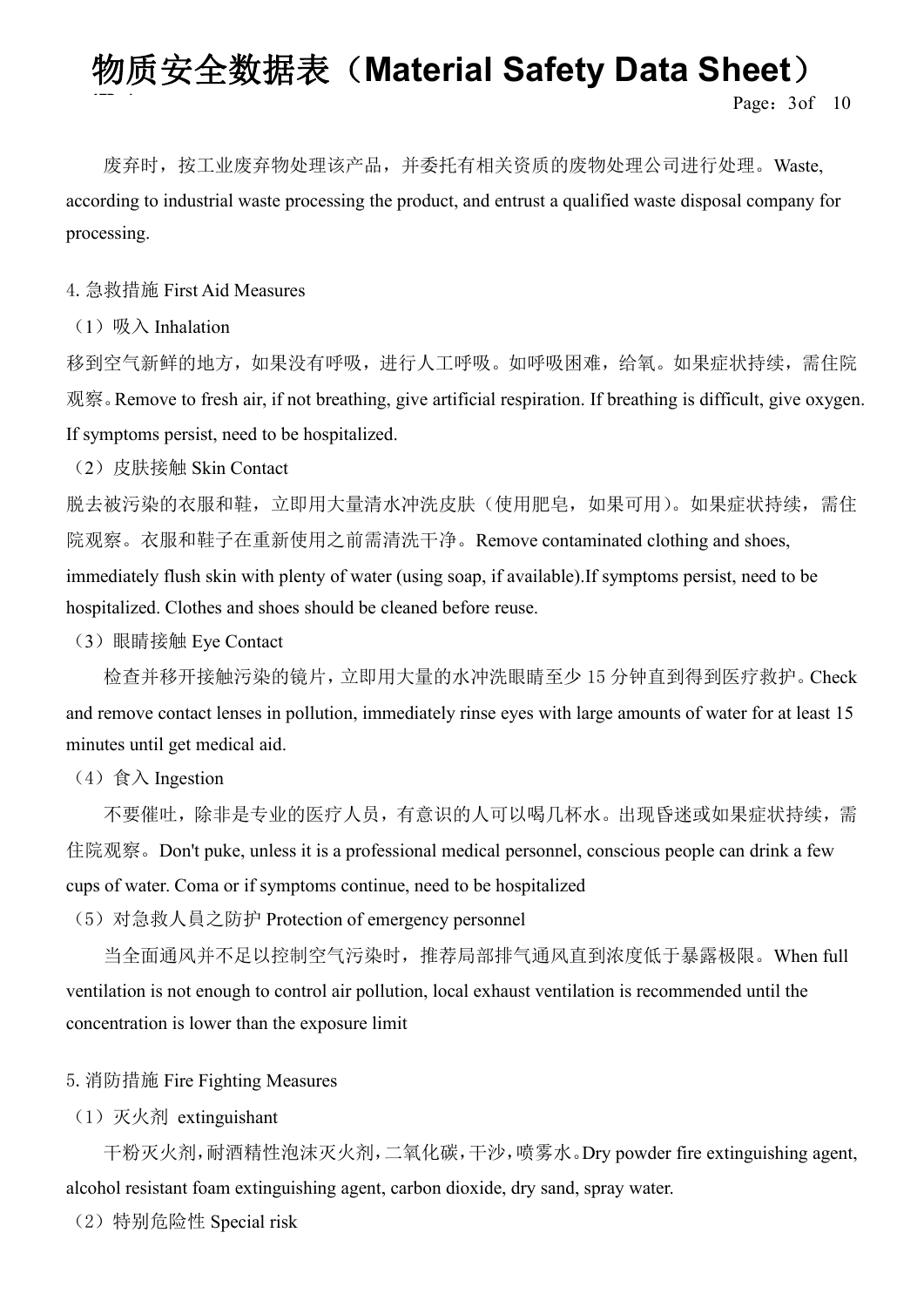**Page:** 4of 10

火灾可能会产生刺激性和有害性的气体。Fires may produce irritation and harmful gas

(3)消防人员之防护措施 The firemen of protective measures

灭火人员应当佩戴保护用具(保护眼睛,防护服,邮寄气体用防毒面具等),在上风处进行灭  $\mathcal{R}$ . Fire fighting personnel should wear protective appliances (eye protection, protective clothing, mailing gas with gas mask, etc.), put out the fire in the windward.

#### 6.泄露应急处理 Accidental Release Measures

(1)作业人员防护措施装备 Homework personnel protective equipment

确保有足够的通风,穿戴适当的防护服,做好手和眼睛/面部保护。Ensure adequate ventilation, wear suitable protective clothing, make a good job in hand and eye/face protection.

(2)环境保护措施 Environmental protection measures

防止产品进入排水沟或开放水域。Prevent products from entering the drain or open water

(3)清理方法 Cleaning method

对于少量泄露,可使用干砂、土和抹布等吸收残液,回收至密闭的容器中。For a small amount of leakage, use dry sand, soil and towels absorb the residual liquid, recycling and airtight container.

对于大量泄露,可将泄露液体前方筑堤,引入至安全地方进行回收。For a large number of leakage, leakage of liquid can be in front of the embankment, the introduction of recycle to safe place.

(4) 次生危害的防范措施 Secondary hazard prevention measures

快速清除所有火源(禁止在附近吸烟,产生火花以及点火)。Quickly remove all fire spark (ban on smoking in nearby, and the ignition).

#### 7.操作处置与储存 Handling And Storage

#### 操作处置 Operation treatment

(1)操作处置技术措施 Operation treatment technical measures

避免接触眼睛,皮肤和衣服。不要吸入雾或蒸气,不要不小心吞咽下去,彻底清洗后保持容器 紧闭。Avoid contact with eyes, skin and clothing. Don't inhaling mist or steam, don't accidentally swallow, keep container tightly closed after the thorough cleaning.

(2)局部或全面通风 Partial or full ventilation

保持足够的通风。Maintain adequate ventilation

- (3) 安全处理注意事项 Safe handling matters needing attention
	- 严禁烟火 No smoke, no fire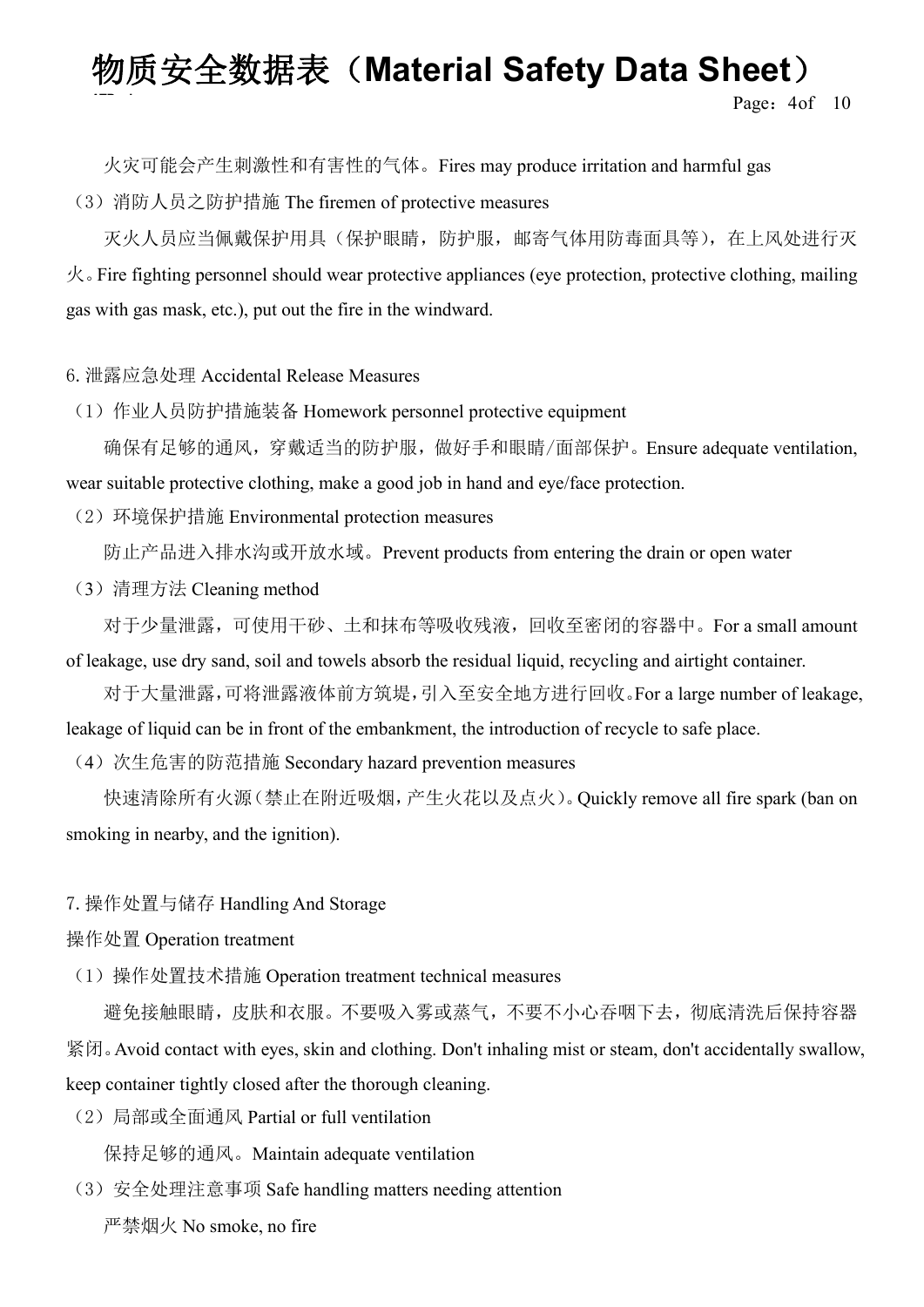**Page:** 5of 10

### (4) 安全储存的条件 Safe storage conditions

保存在阴凉,通风良好的地方,远离热源,火花和火焰。保持容器紧闭,直到投入使用。Stored in a cool, well ventilated place, away from heat, sparks and flames.Keep container tightly closed until it is put into use.

(5)容器包装材料 packaging container and material

在保管过程中,请不要转移到其他容器中去。也不要将使用过的产品倒回原容器之中。In the process of custody, please do not transfer to other containers. Don't fall back to the original containers of products that will be used.

### 八、接触控制与个体防护 Exposure Controls / Personal Protection

| 管理浓度,           | 允许浓度                     |                         |
|-----------------|--------------------------|-------------------------|
|                 | 管理浓度                     | 允许浓度                    |
|                 | management concentration | allowable concentration |
| $C-UV$<br>G9001 | 未设定                      | 未设定                     |

(1)保护设备 Protection equipment

在室内作业时,采用密闭有害物质发生源头或采用局部排期装置。In the operating room, the closed source of harmful substances or by local scheduling device.

作业场所附近应设置安全淋浴,洗手洗脸池,并明确表示。Set the safety showers should be near the workplace, wash the pool that wash a face, and make clear that.

(2)个人防护设备 Personal Protective Equipment

呼吸系统防护 Respiratory protection

必要时佩戴有机毒气防护面具。When it is necessary to wear organic gas masks

#### 手防护 Hand protection

佩戴适当手套(聚乙烯制,橡胶制等非渗透性材质)。Wear suitable gloves (impermeable material, such

as polyethylene, rubber system).

眼睛防护 eye protection

防护眼镜(护目镜型)。Safety glasses (goggles).

皮肤和身体防护 Skin and body protection

必要时穿戴防护围裙, 保护靴等。Wear protective apron when necessary, protect the boots, etc.

避免穿戴半袖工作服。Avoid wearing short sleeves overalls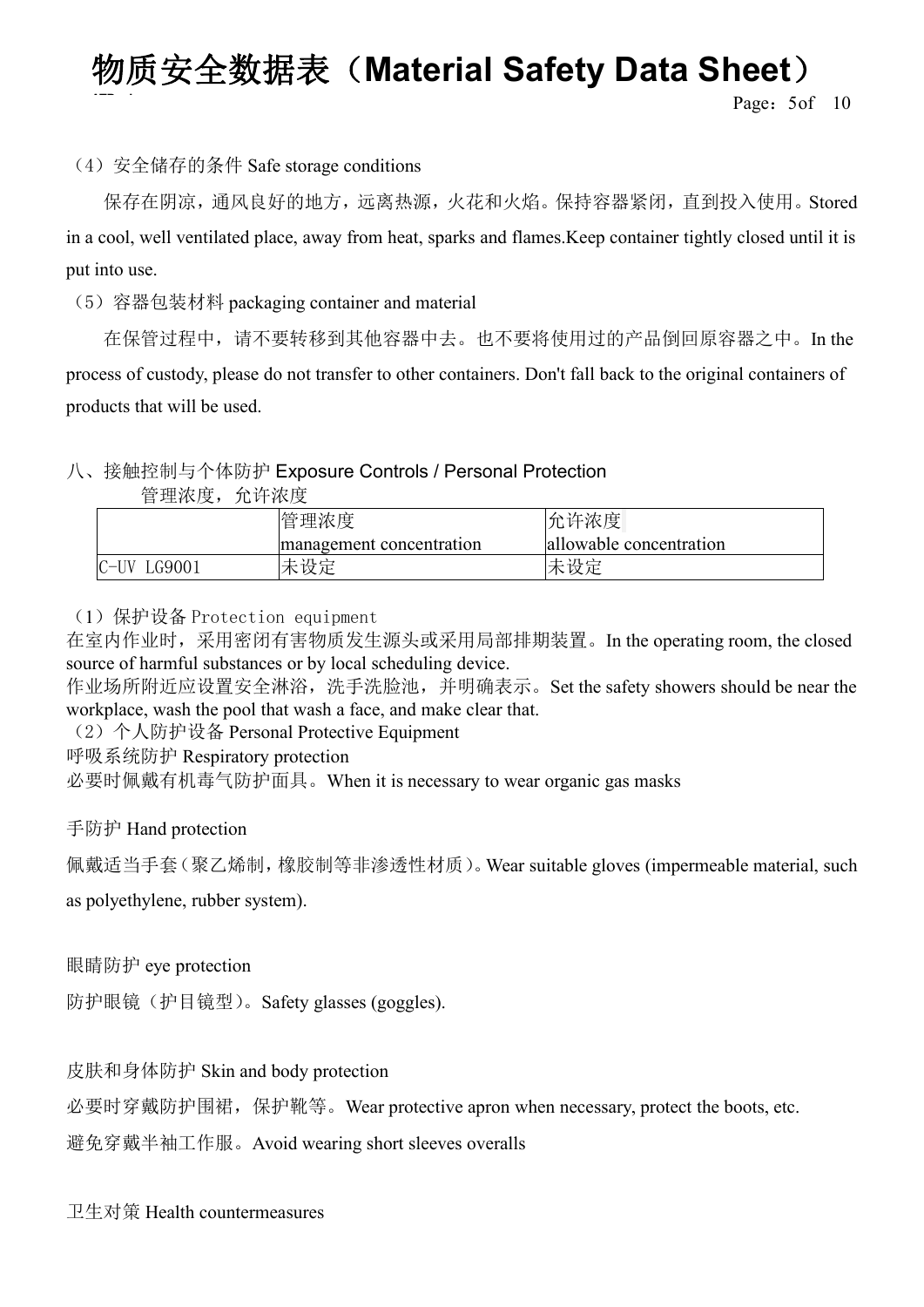**Page:** 6of 10

使用后请彻底清洗双手。Please wash your hands thoroughly after use 使用本产品时请勿饮食及抽烟。Please do not diet and smoking when using this product

九、物理化学特性 Physical And Chemical Properties

(1)颜色 Color: 白色 white

(2)物理状态 Physical State:液体 Liquid

(3)水溶性 water solubility:微溶 slight soluble

(4)粘度 Viscosity:275~355 @ 27 ℃

(5)蒸汽压 Vapor Pressure: <0.14kPa(20°C)

(6)比重 Specific Gravity:  $1.11 - 1.15$  (水 water= 1)

 $(7)$ 闪点 Flash Point: >110°C

(8)脱水率:没有提供

 $(9) \text{VOC}: \leq 1 \%$ 

10.稳定性和反应性 Stability And Reactivity

(1)稳定性 Stability

高温下会有反应。High temperature reaction

(2) 危险有害反应的可能性 The possibility of dangerous and harmful response

与强氧化剂、强碱有剧烈反应。Violent reaction with strong oxidizer, strong alkali.

大量硬化后,随着剧烈发热而发生反应。After a lot of hardening, react with severe fever.

急剧硬化时会产生有害气体,会使反应物炭化、分解。Rapid hardening will produce harmful gases, can

make the carbonized, decomposition of reactants.

(3)应避免的条件 Conditions should be avoided

高温保存 Heat preservation

(4) 混触危险物质 Mixing hazardous substances

氧化剂、碱 Oxidant, alkali

(5) 危险的分解产物 Dangerous breakdown products

燃烧条件下不同可能会导致生成有害的气体(一氧化碳、碳氢化合物)Combustion conditions may lead to different produce harmful gases, carbon monoxide, hydrocarbons)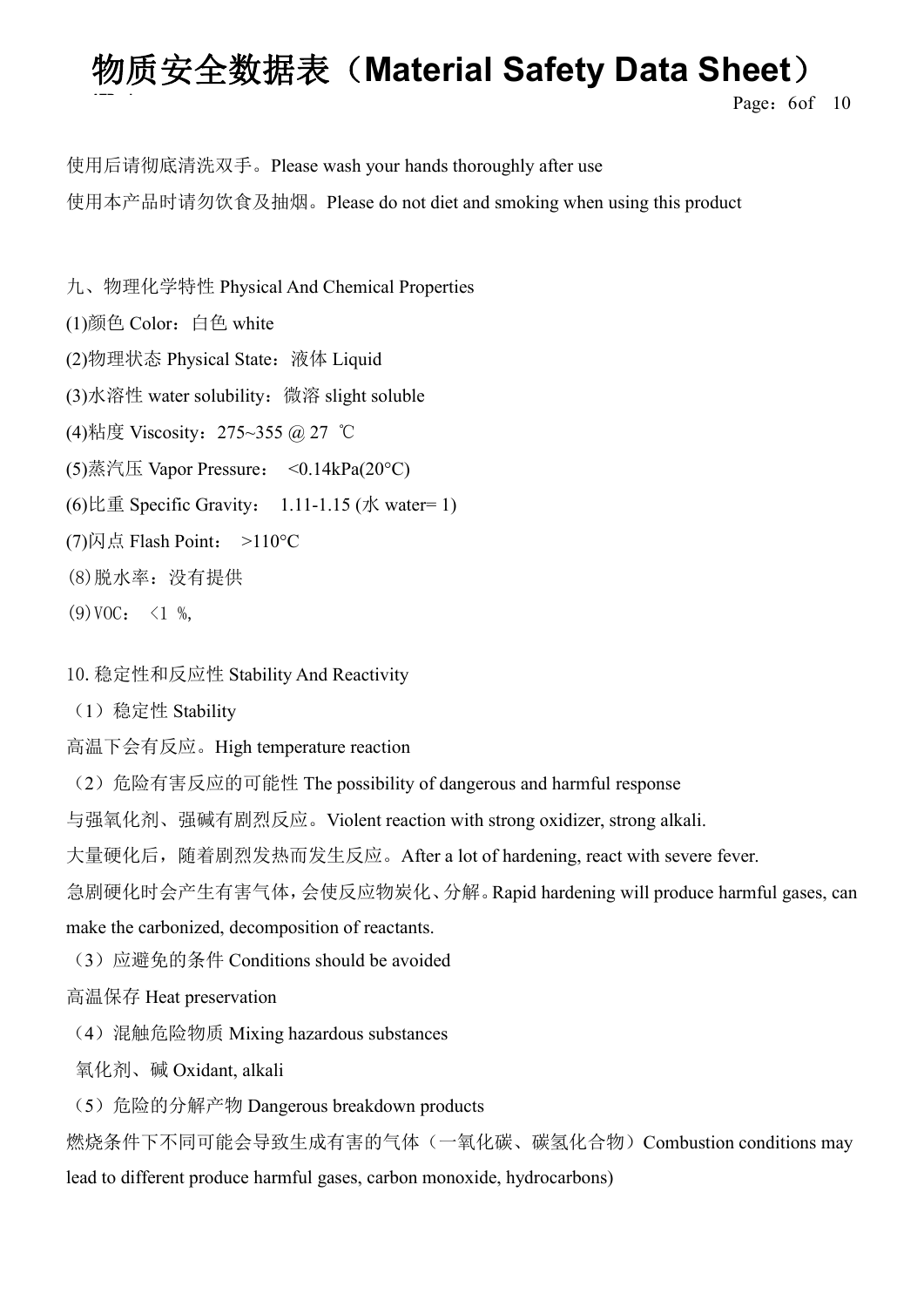**Page:** 7of 10

- 11.毒性资料 Toxicological Information
- (1)急性毒性 Acute toxicity:
- 无可用资料 No information available.
- (2) 皮肤过敏 Skin irritation:
- 无可用资料 No information available.
- (3)眼睛刺激性 Eye irritation:
- 无可用资料 No information available.
- (4)  $\mathbb{W} \wedge$  Inhalation:
- 无可用资料 No information available.
- (5)致癌性 Carcinogenicity:
- 无可用资料 No information available.
	- (6)流行病学 Epidemiology:
	- 无可用资料 No information available.
	- (7)致畸性 Teratogenicity:
- 无可用资料 No information available.
- (8)生殖效应 Reproductive Effects:
- 无可用资料 No information available.
- (9)神经毒性 Neurotoxicity:
- 无可用资料 No information available.
- (10)致突变性 Mutagenicity:
- 负 Negative
- (11)其他的研究 Other Studies:
- 无可用资料 No information available.
- 12.生态学信息对环境的危害
- 对环境的危害
- 急性水生环境急性有害性 无可用资料 No information available.
- 生态毒性 无数据 No data
- 对环境的危害 水生环境急性有害性:无数据
- 水生环境慢性有害性:无数据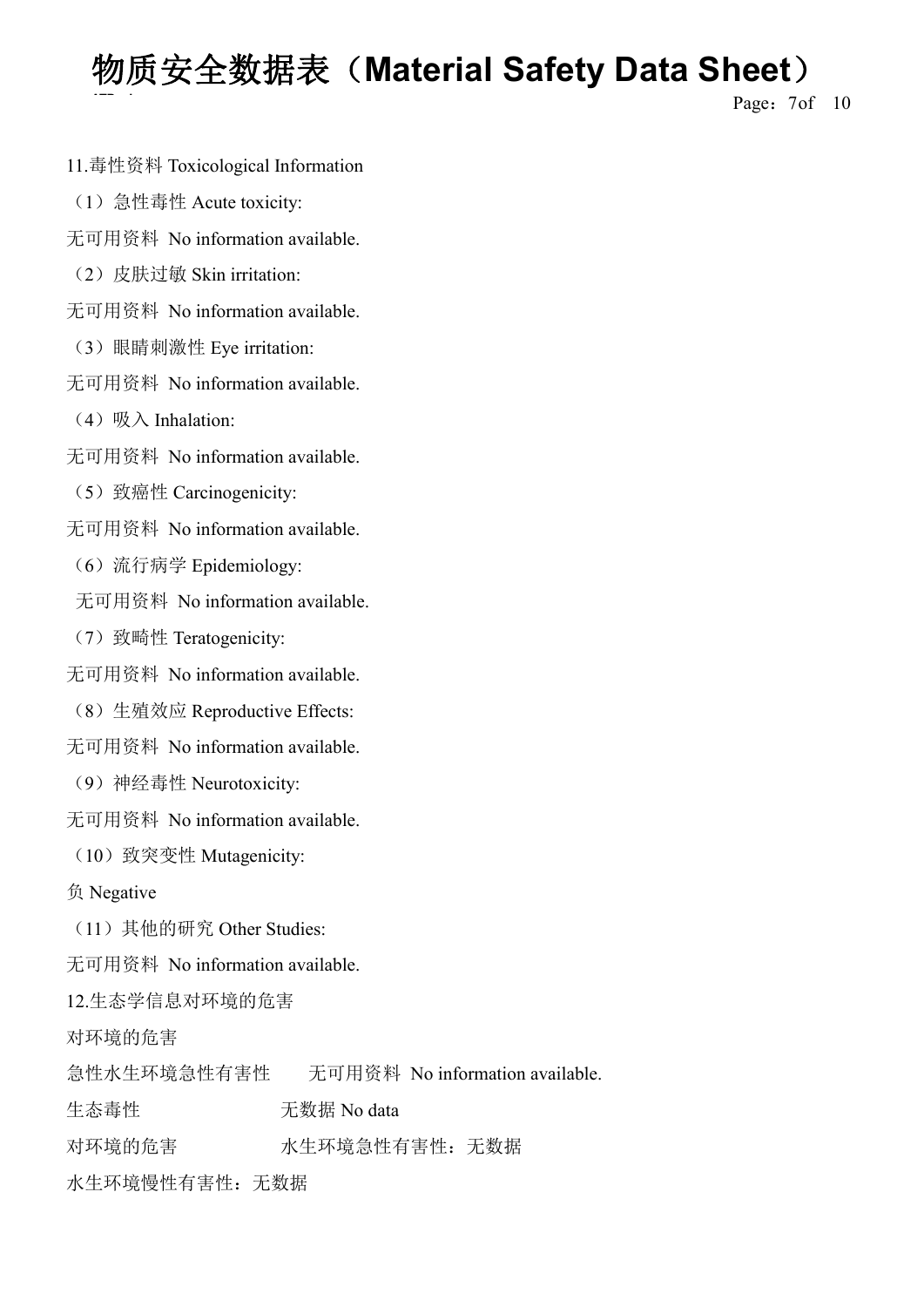**Page: 8of 10** 

#### 13.废弃物处置方法 Waste disposal method

(1)残余废弃物 The residual waste

废弃物处理,应遵守关联法规及地方自治体标准。Waste disposal, shall comply with the related laws and regulations and local commune standards.

含有本产品的废液及污水不要直接排入河流,也不能埋弃,应按工业废弃物处理该产品,并委托有 相关资质的废物处理公司进行处理。Contains this product waste and sewage directly discharged into rivers, also cannot abandon, should according to industrial waste processing the product, and entrust a qualified waste disposal company for processing.

(2)污染容器及包装 Contaminated containers and packaging

使用完毕的容器,抹布,剩余残液处理方式同上。Completed with containers, cloth, the remaining residual liquid handling the same as above

#### 14.运输信息 Transportation Information

(1)国际规制 International regulation

①海上规制 Maritime regulation 根据 IMO 的规定 According to the regulation of IMO

No special provisions 无特殊规定

②航空规则 Rules of the air <br>根据 ICAO/IATA 的规定 According to the regulation of ICAO/IATA

No special provisions 无特殊规定

(2)中国国内规制 China domestic regulation

①海上规制 Maritime regulation 根据 IMO 的规定 According to the regulation of IMO

No special provisions 无特殊规定

②航空规则 Rules ofthe air 根据 ICAO/IATA 的规定 According to the regulation of

ICAO/IATA

No special provisions 无特殊规定

### 15.法规资料 Regulatory Information

(1)劳动安全卫生法 Labor safety and health law

认为有突变性的既有的化学物质(法 第 57 条 5、劳动基准局局长通知)须通知相关危险物及有害 物质的名称(法 第 57 条 2、施行令第 18 条 2 别表第 9)Think of paroxysmal existing chemicals (The law, Fifty-seventh 5, the labor standards bureau notice)shall notify the relevant hazards and the name of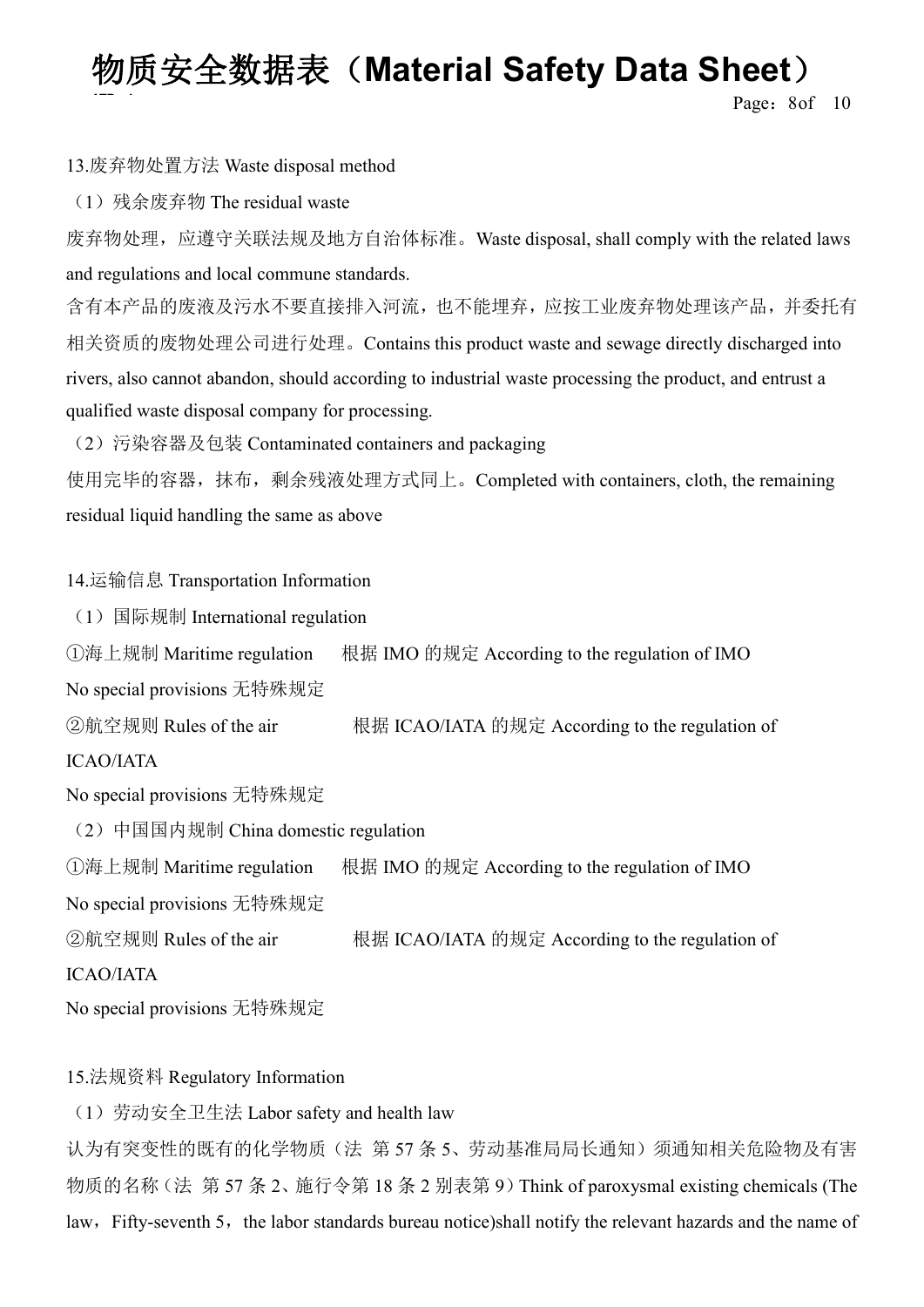**Page:** 9of 10

the harmful substances (The law, Fifty-seventh 2, The implementation of decree eighteenth of 2 table ninth)

(2)消防法 hereby

非危险物 The danger

(3) 化学物质排出把握管理促进法 Pollutant Release and Transfer Register

第一种指定化学物质 (法 第 2 条第 2 项、施行令第 1 条别表第 1) The first kind of specified chemical substances (The law, Article 2 item 2, The implementation of decree first table first)

(4)劳动基准法 The labor standards law

有致敏性的物质(法 第 75 条第 2 项、施行规则第 35 条别表第 1-2 第 4 号、平 8 劳动基准局 局长通知、组第182号)Sensitization material(the law, Article 2 item 2, The implementation of thirty-fifth rules don't watch the 1-2 fourth, Director of flat 8 Labour Standards Bureau notice, group 182nd)

(5)中国国内 China's Domestic

危险化学物品安全管理条例(2011 年 3 月 2 日国务院发布第 591 号令),工作场所安全使用化 学品规定([1996]劳动部发 423 号)等法规,针对危险化学品的安全使用,生产,存储,运输,装 卸等方面均作了相应规定。Regulations on the safety administration of dangerous chemicals(In March 2, 2011 the State Council issued 591st orders), The safe use of chemicals regulation workplace ([1996] labor department No. 423) Regulations, For the safety of hazardous chemicals production, use, storage, transport, handling and other aspects have made the corresponding stipulation.

16.其他信息 Additional Information

(1)参考文献 reference:

物质安全数据表 Material Safety Data Sheet

(2)制表单位 Tabulation unit:

浙江省绍兴市柯桥区科技园启航楼 4 楼

4th Floor, Qihang Building, Technology Park, Keqiao District, Shaoxing, ZhejiangProvince, China  $(3)$  制表日期 Tabulating date:

2020/4/30

上述对危险性及有害性的陈述尚有不足之处,使用时还望给予足够关注。The above for hazardous and harmful statements are still inadequate, when using, also hope to give enough attention. 上述记载是基于现有资料汇编而成,东莞爱的合成材料科技有限公司将不对上述数据及评估作绝对 的保证。The record is based on existing data compiled, DONGGUAN AIDE POLYMER MATERIAL